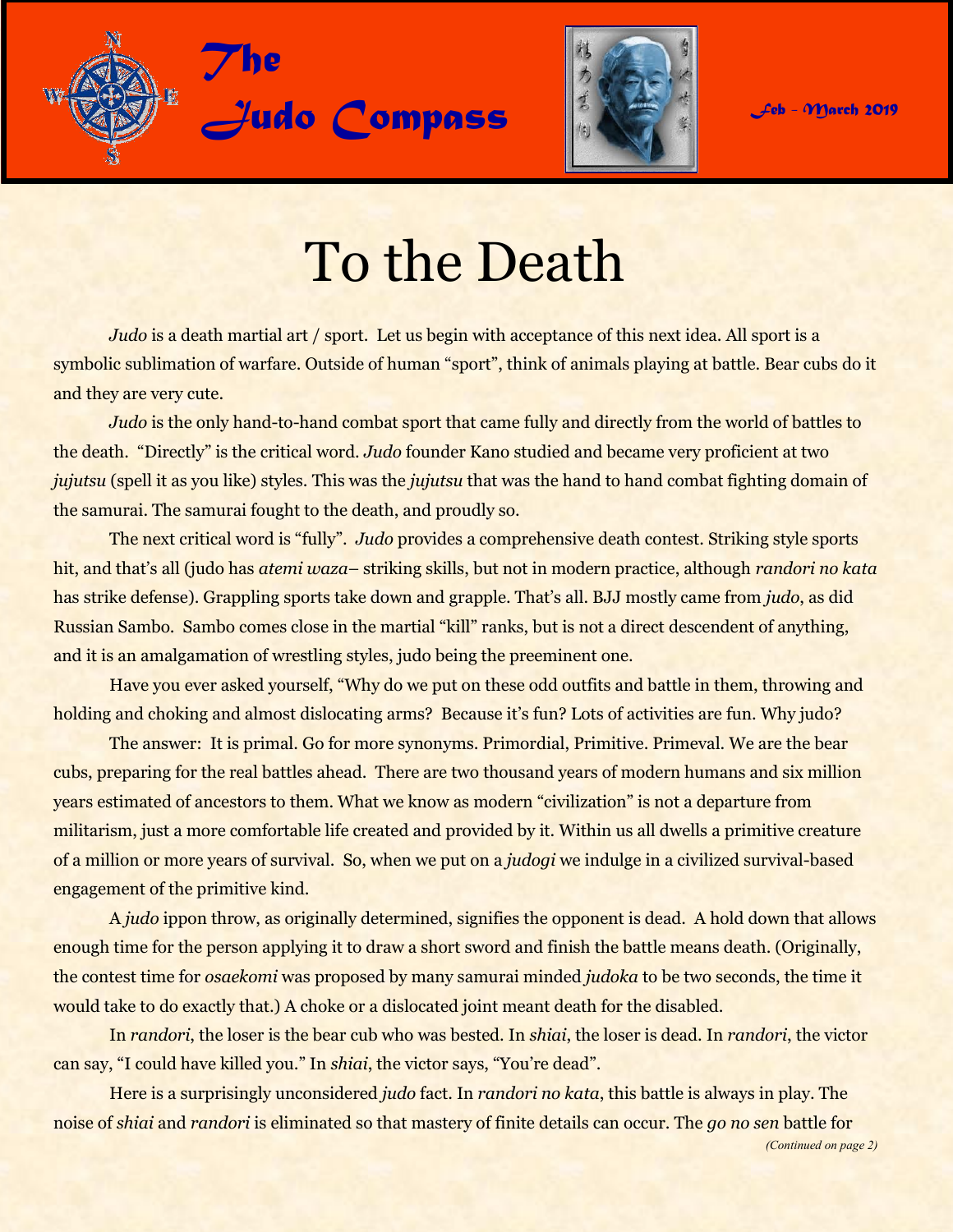<span id="page-1-0"></span>

domination underlies every move, every step, every grasp. Those who do not understand the vitality and essence of the *randori no kata,* especially *nage*, are missing a great inner secret of *judo*.

The question comes to us, can we have fun and frolic while practicing a deadly martial art? Of course we can, we do, and must. It's the only way to train and not lose participants. No single hand-to-hand sport / martial art other than *judo* provides such a comprehensive syllabus for it. The fun is in the learning and the *randori* and the *kata*. Ultimately, the *shiai*.

This is a major reason why Kano's second principle of *judo* is *jita kyoei,* Mutual Benefit and Well Being. If it is not practiced in the dojo while training, we lose people due to injury or even death. The Kodokan essay on this principle is mostly about its use outside the dojo, but read it carefully and you will see the essentials as they apply to dojo practice. Here are Kano Shihan's thoughts. [http://kodokanjudoinstitute.org/en/doctrine/word/](#page-1-0) [jita-kyoei/](#page-1-0) In his own writings, he talks about the necessity for it in the dojo practice. The *jujutsu* practices of



Kano's time were notoriously dangerous.

All of this is not to say one must practice some sort of evil killer *judo*. No. That would be too much like the old *jujutsu* that Kano had eliminated from Kodokan Judo. It is important to understand *judo*'s lineage, its story, so as to practice it with the correct vigor and precision.

It is also valuable to know what, aside from the battle aspect, the samurai brought us. The samurai appreciated art. Theirs was a bestial and bloody world. Even their training practice was potentially deadly and often crippling. They aspired to the contrast. When the most famous of all their swordsmen, *ronin*  Miyamoto Musashi (the "sword saint") retired after a claimed 60-plus battles, he went to live in a cave. He wrote The Book of Five Rings. He mastered and created calligraphy, poetry, sculpture and painting, applying his consummate insight and resourcefulness. Samurai appreciated these things because they contrasted to their grisly lifestyles.

*Shrike on a Dead Branch*, by Miyamoto Musashi

*Judo* provides the opportunity for both ends of this spectrum. A throw intended to symbolize the opponent's death can also be elegant in its

application, subtle in its rendezvous and beautifully effortless as it seemingly defies the laws of physics. One wonders if Musashi devastated his opponents with thundering elegance.

Sadly, I believe, *judo* contest is no longer as good a representation of *judo*'s primal lineage as it once was. From "rolling ippons" to winning by shido, to allowing the grip fighting to be so pervasive, the sport has moved far from its early days' rules and applications of skills. This causes damage to the practice of *judo* itself, when the objective of training is to win contests, based upon rules which no longer totally represent the origin and intent of *judo*. Perhaps turning back the rules clock and